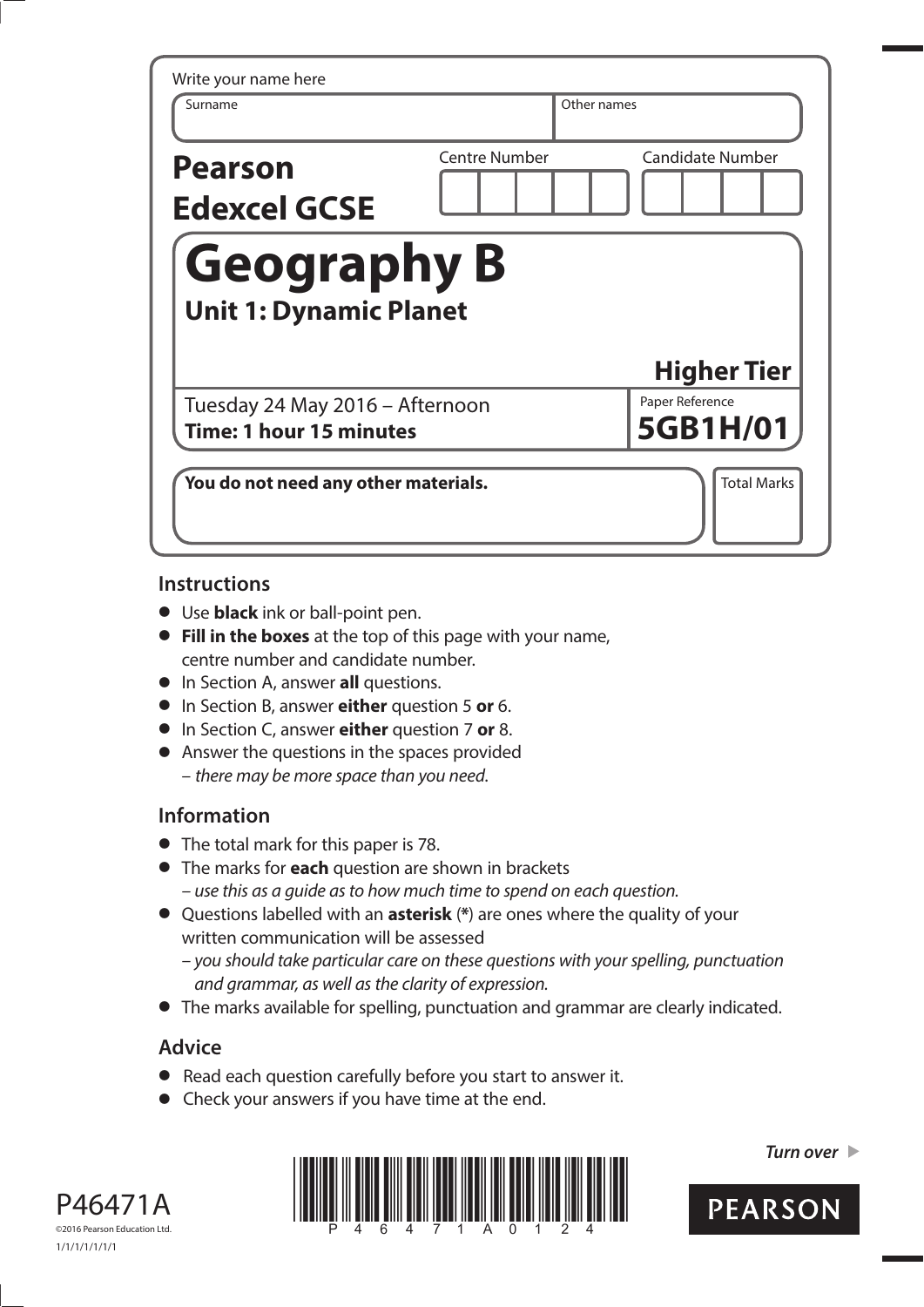### **SECTION A - INTRODUCTION TO THE DYNAMIC PLANET**

### Answer ALL questions in this section.

### **Topic 1: Restless Earth**

Figure 1 shows the number of deaths in five major earthquakes.  $\mathbf{1}$ 

| Year | <b>Location</b>                 | <b>Magnitude</b><br>(Richter scale) | <b>Number of</b><br>deaths |
|------|---------------------------------|-------------------------------------|----------------------------|
| 2011 | East coast of Japan             | 9.0                                 | 20,900                     |
| 2010 | Haiti                           | 7.0                                 | 316,000                    |
| 2008 | Sichuan (China)                 | 7.9                                 | 87,600                     |
| 2007 | Peru                            | 8.0                                 | 500                        |
| 2004 | NW coast of Sumatra (Indonesia) | 9.1                                 | 227,900                    |

(Source: © Credit: U.S. Geological Survey, Department of the Interior/USGS 2015)

### **Figure 1**

(a) Study Figure 1.

Suggest one reason why some earthquakes kill more people than others.

 $(2)$ 

**DOMOTWRITEIRITHISAREA** 

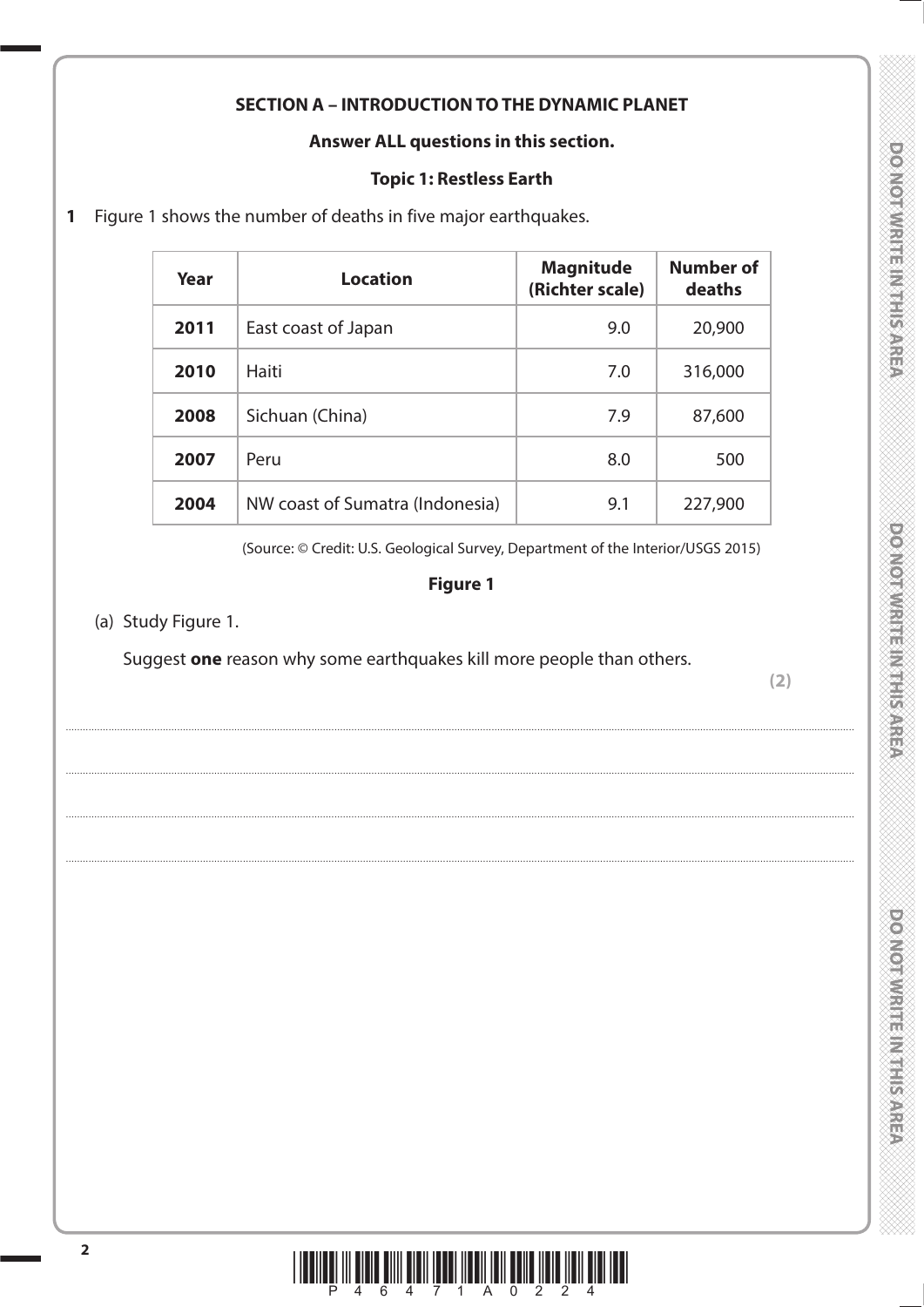(b) Explain how volcanoes form on destructive plate boundaries.

You may use a diagram to help your answer.

**DO NOT WRITE INTHIS AREA** 

**DO NOT WRITE INTHIS AREA** 



 $\overline{\mathbf{3}}$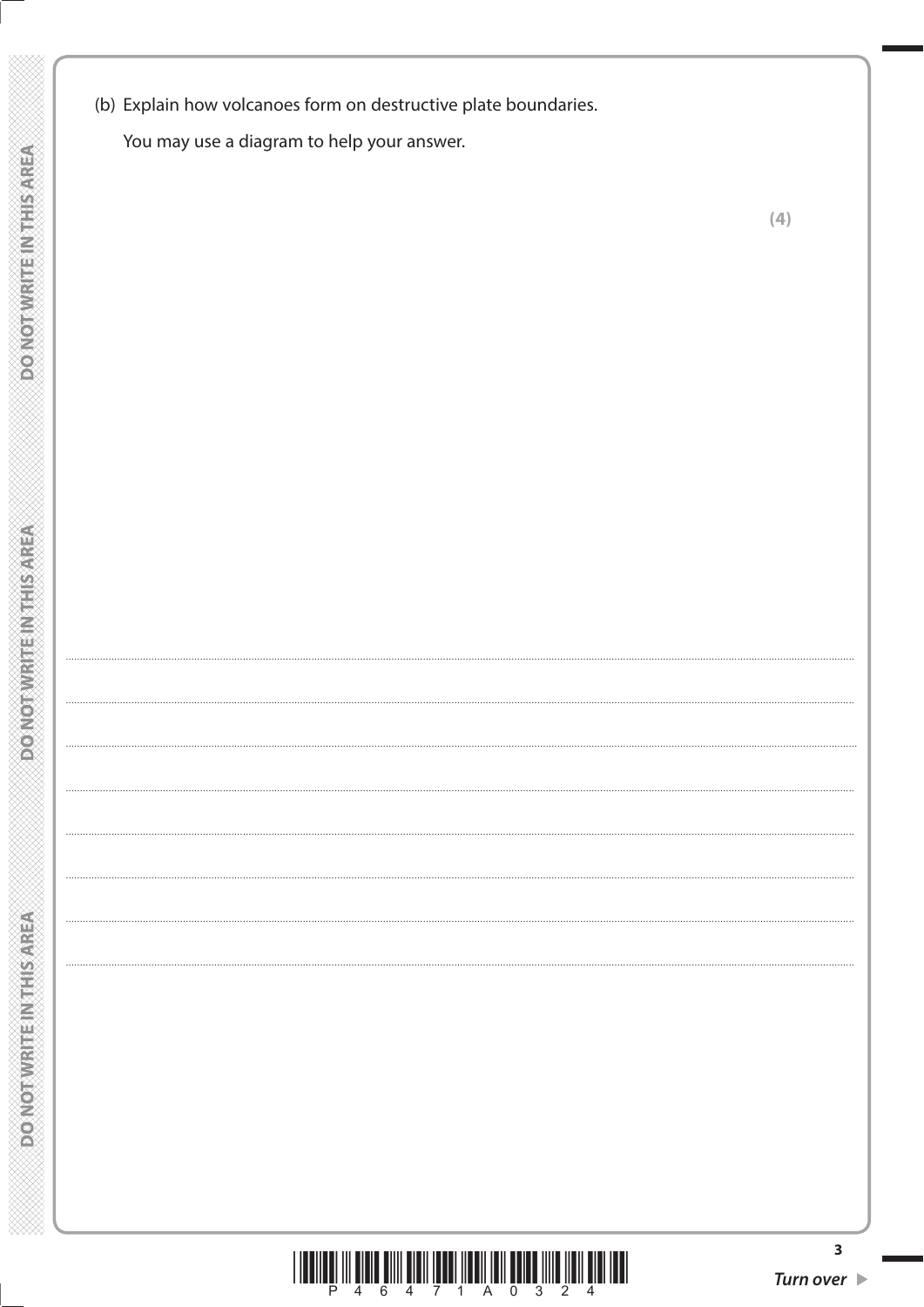| response and relief efforts. | (6)                               |
|------------------------------|-----------------------------------|
|                              |                                   |
|                              |                                   |
|                              |                                   |
|                              |                                   |
|                              |                                   |
|                              |                                   |
|                              |                                   |
|                              |                                   |
|                              |                                   |
|                              |                                   |
|                              |                                   |
|                              |                                   |
|                              |                                   |
|                              | (Total for Question 1 = 12 marks) |
|                              |                                   |
|                              |                                   |
|                              |                                   |
|                              |                                   |
|                              |                                   |
|                              |                                   |
|                              |                                   |
|                              |                                   |
|                              |                                   |
|                              |                                   |

 $\frac{1}{2}\left\|\left[\begin{array}{c}1\end{array}\right]\begin{array}{c}1\end{array}\right]\begin{array}{c}1\end{array}\right\|\begin{array}{c}1\end{array}\begin{array}{c}1\end{array}\begin{array}{c}1\end{array}\begin{array}{c}1\end{array}\begin{array}{c}1\end{array}\begin{array}{c}\end{array}\begin{array}{c}\end{array}\begin{array}{c}\end{array}\begin{array}{c}\end{array}\begin{array}{c}\end{array}\begin{array}{c}\end{array}\begin{array}{c}\end{array}\begin{array}{c}\end{array}\begin{array}{c}\end{array}\begin{array}{c}\end{array}\begin{array}{c$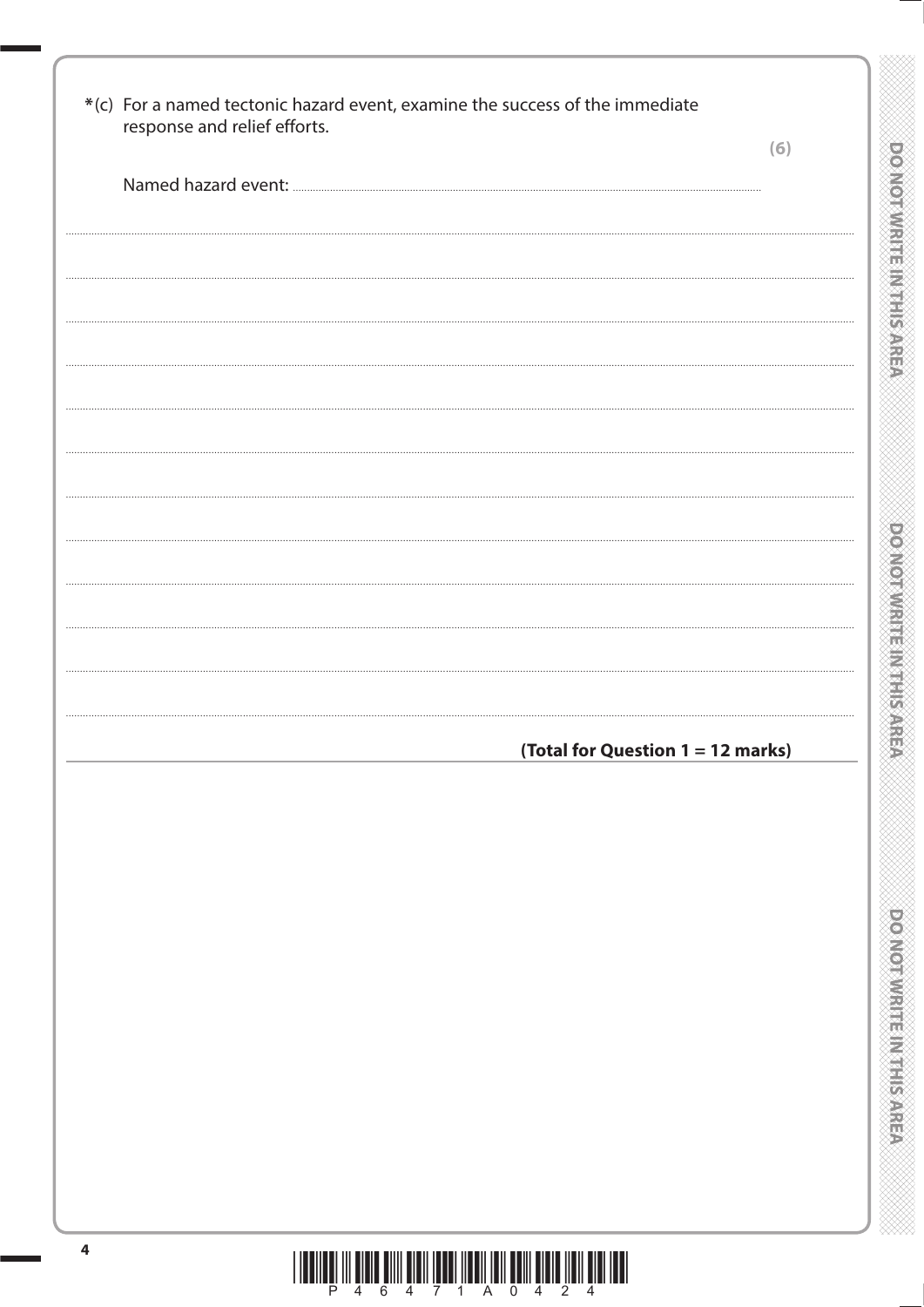### **Topic 2: Changing Climate**





**DOMORWATERNATISMREA**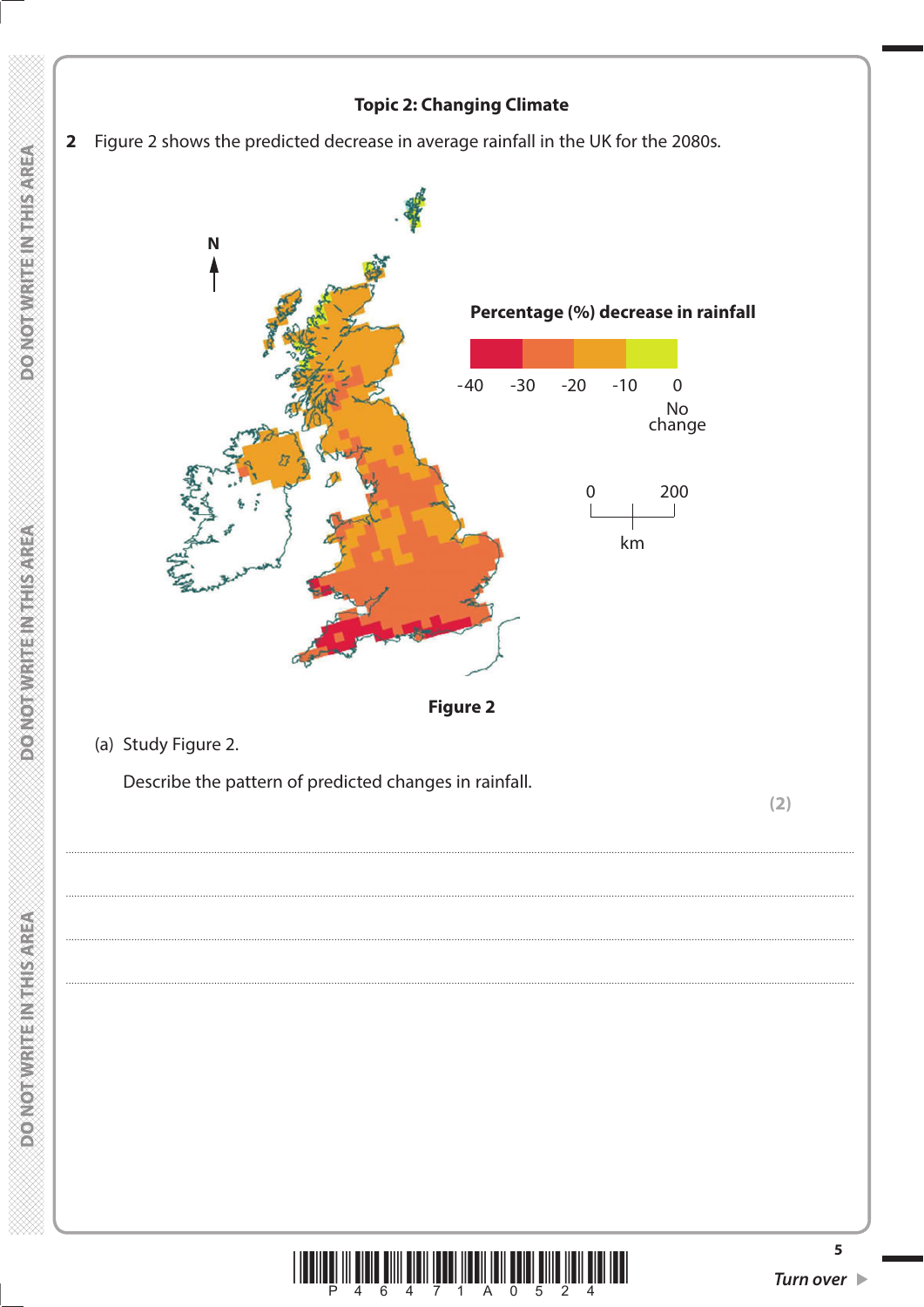| the UK.                                                       | (4) |
|---------------------------------------------------------------|-----|
|                                                               |     |
|                                                               |     |
|                                                               |     |
|                                                               |     |
|                                                               |     |
|                                                               |     |
|                                                               |     |
|                                                               |     |
|                                                               |     |
| *(c) Explain how natural causes can result in climate change. |     |
|                                                               | (6) |
|                                                               |     |
|                                                               |     |
|                                                               |     |
|                                                               |     |
|                                                               |     |
|                                                               |     |
|                                                               |     |
|                                                               |     |
|                                                               |     |
|                                                               |     |
|                                                               |     |
|                                                               |     |
|                                                               |     |
|                                                               |     |
| (Total for Question 2 = 12 marks)                             |     |
|                                                               |     |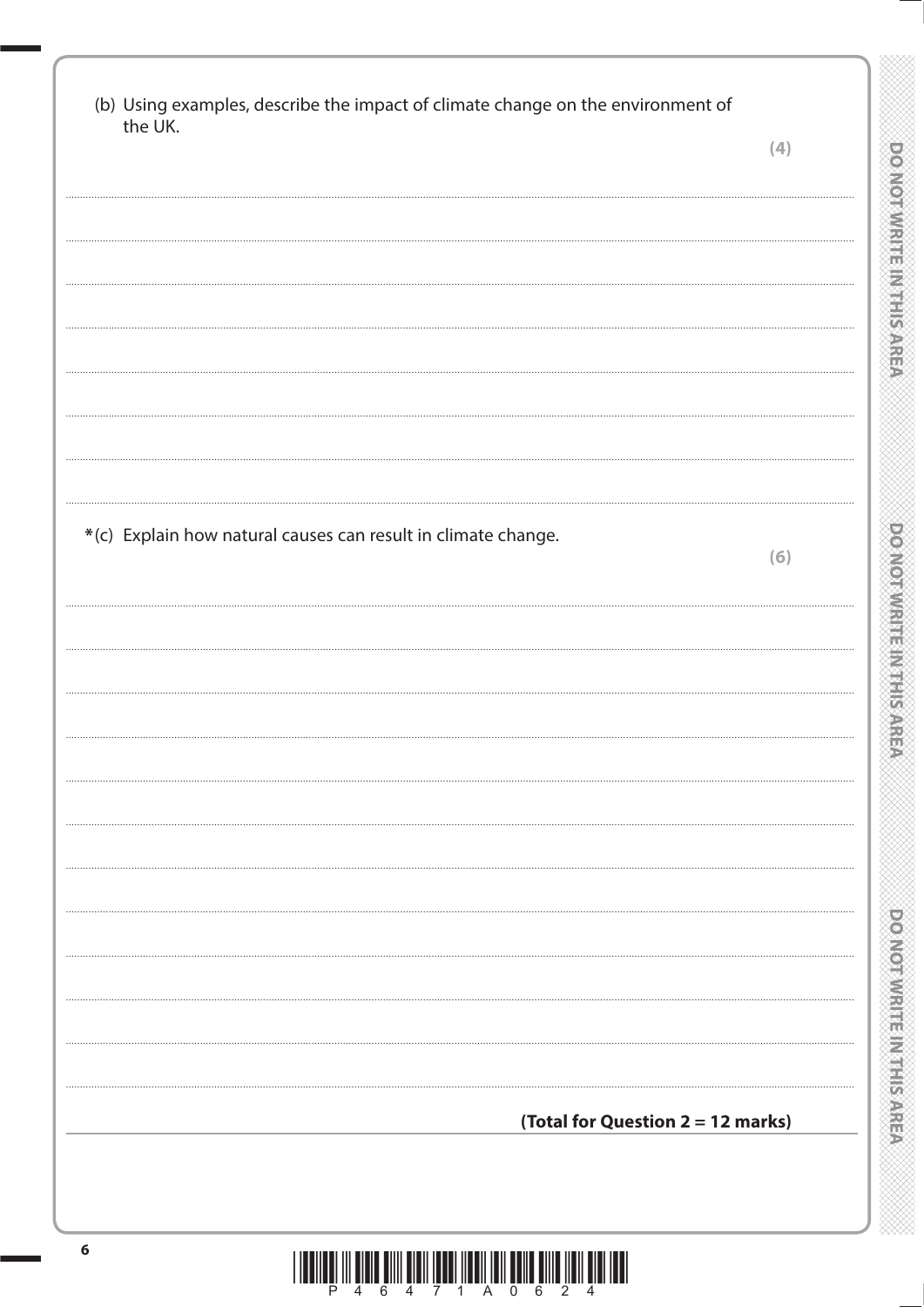### **Topic 3: Battle for the Biosphere**



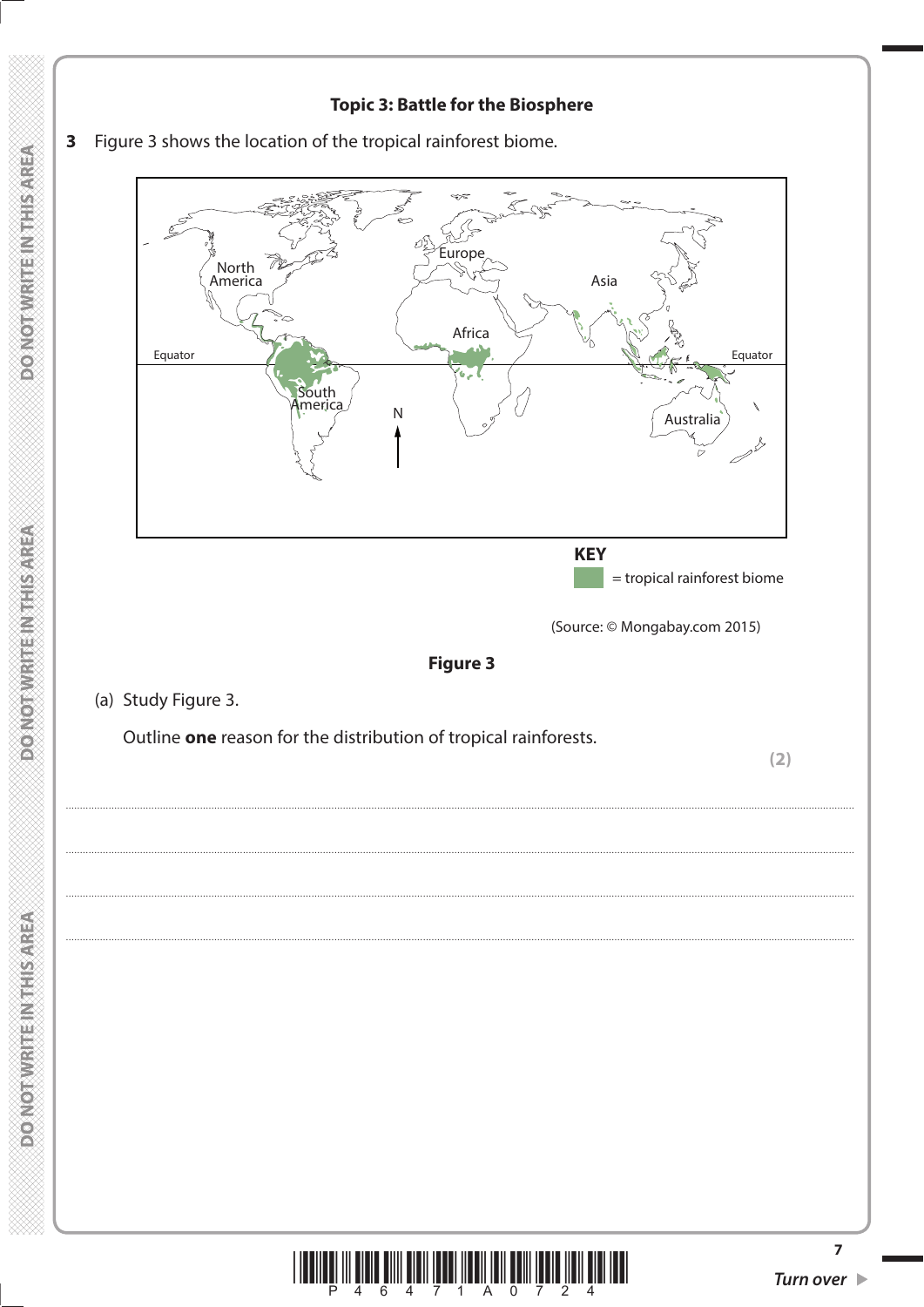| atmosphere.                                                                                                         | (4) |
|---------------------------------------------------------------------------------------------------------------------|-----|
|                                                                                                                     |     |
|                                                                                                                     |     |
|                                                                                                                     |     |
|                                                                                                                     |     |
|                                                                                                                     |     |
|                                                                                                                     |     |
|                                                                                                                     |     |
|                                                                                                                     |     |
|                                                                                                                     |     |
|                                                                                                                     |     |
|                                                                                                                     |     |
|                                                                                                                     |     |
| *(c) For either a national or a local approach, explain how management measures can<br>help conserve the biosphere. |     |
|                                                                                                                     | (6) |
|                                                                                                                     |     |
|                                                                                                                     |     |
|                                                                                                                     |     |
|                                                                                                                     |     |
|                                                                                                                     |     |
|                                                                                                                     |     |
|                                                                                                                     |     |
|                                                                                                                     |     |
|                                                                                                                     |     |
|                                                                                                                     |     |
|                                                                                                                     |     |
|                                                                                                                     |     |
|                                                                                                                     |     |
|                                                                                                                     |     |
|                                                                                                                     |     |
|                                                                                                                     |     |
| (Total for Question 3 = 12 marks)                                                                                   |     |
|                                                                                                                     |     |

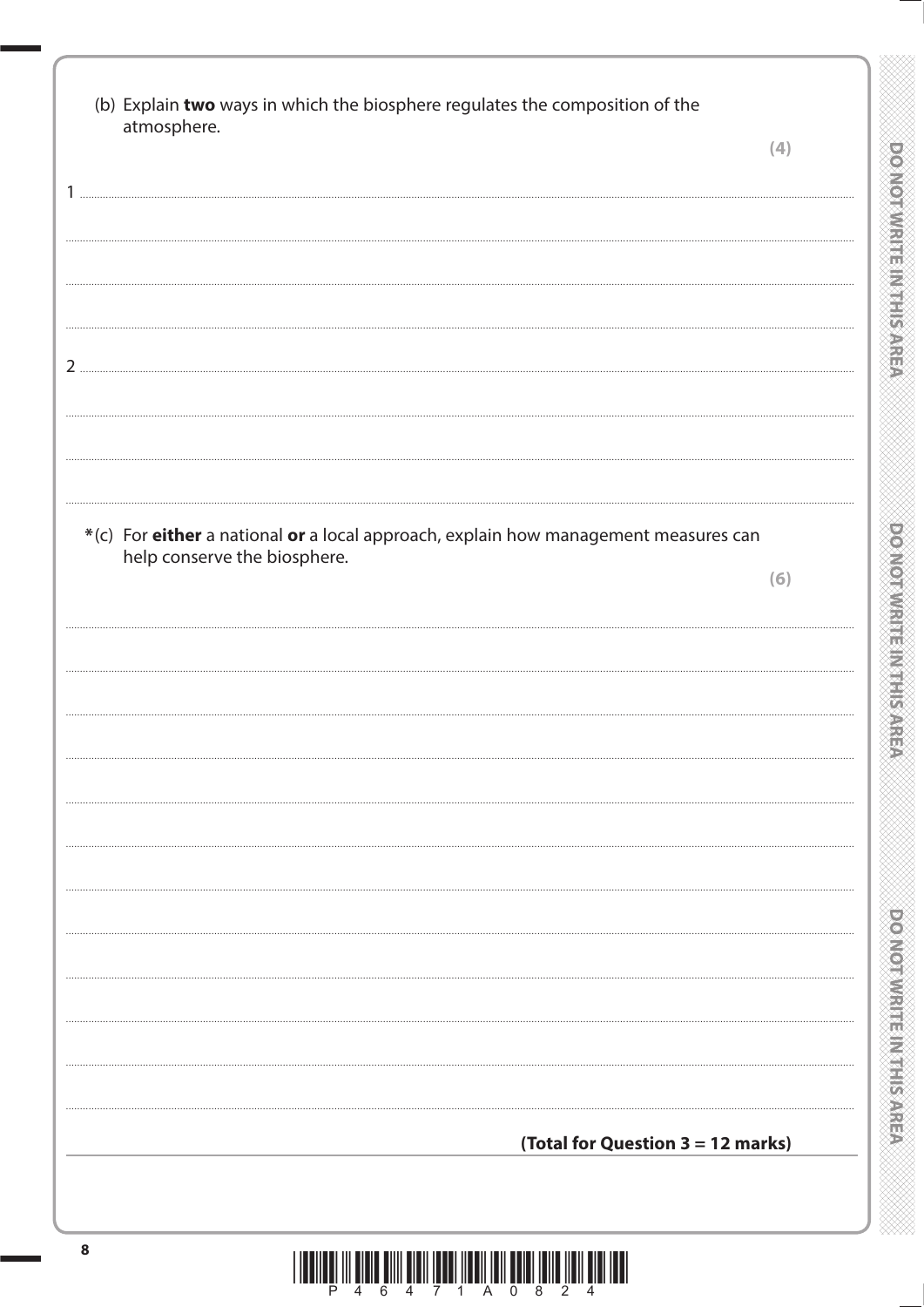### **Topic 4: Water World**

### Figure 4 summarises some of the benefits and costs of dams.  $\overline{\mathbf{4}}$

Large-scale water management schemes such as dams and reservoirs provide important benefits. They generate hydro-electric power and provide water for the irrigation of crops. They also help to manage floods, create waterways for transport and provide recreational opportunities.

However, dams come with significant costs. Dams have changed the ecosystems of very many rivers around the world. They have damaged habitats, flooded valuable farmland and disrupted populations of fish and wildlife. They have also damaged local economies and communities.

### **Figure 4**

### (a) Study Figure 4.

Outline how building dams might reduce food production.

 $(2)$ 

### (b) Describe two processes of the hydrological cycle that return water to the oceans.



**DONOTA CONTRACT DE L'ANGERIA E**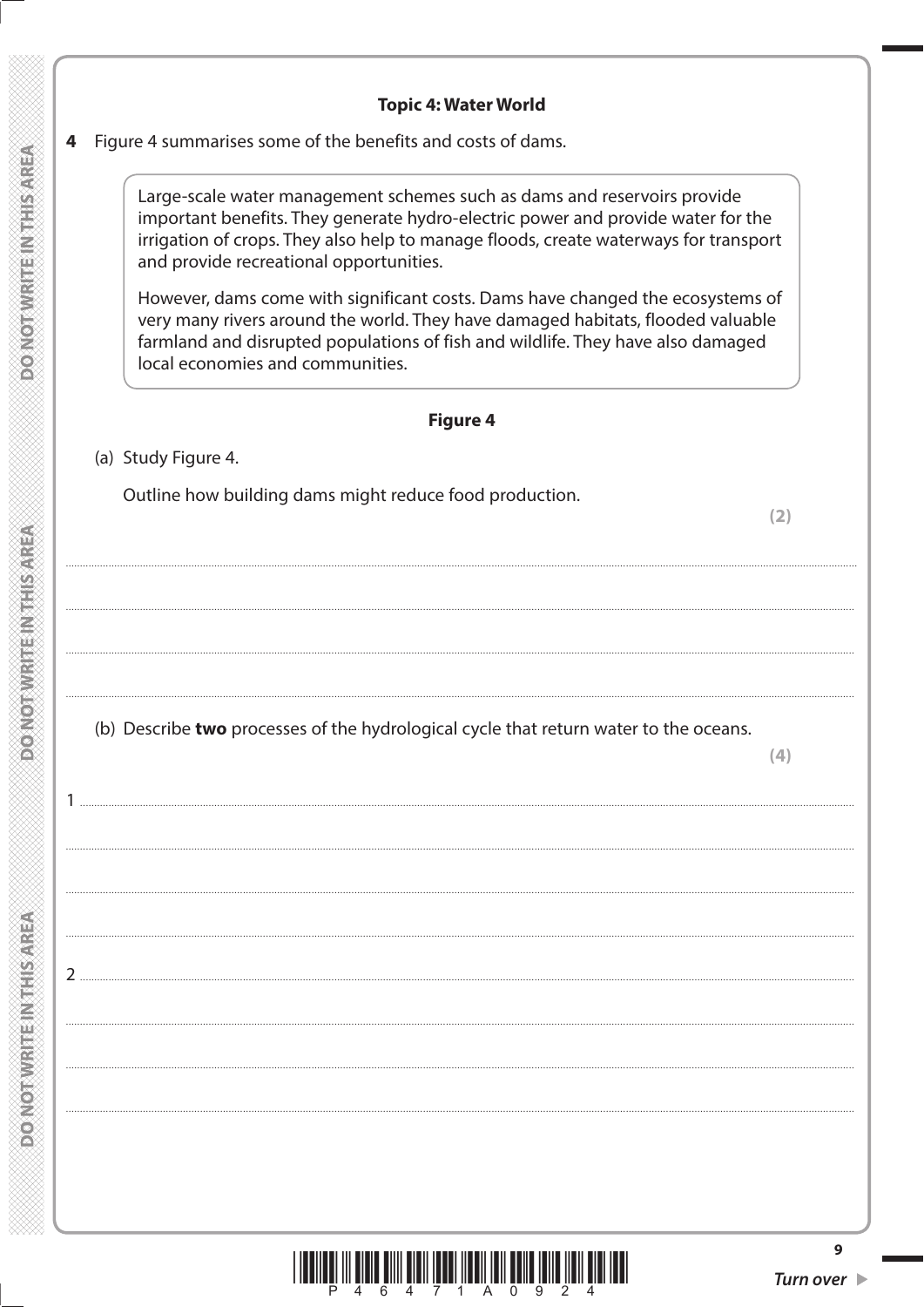| *(c) Using examples, explain how human activities can disrupt water supply. |                                       | (6) |
|-----------------------------------------------------------------------------|---------------------------------------|-----|
|                                                                             |                                       |     |
|                                                                             |                                       |     |
|                                                                             |                                       |     |
|                                                                             |                                       |     |
|                                                                             |                                       |     |
|                                                                             |                                       |     |
|                                                                             |                                       |     |
|                                                                             |                                       |     |
|                                                                             |                                       |     |
|                                                                             |                                       |     |
|                                                                             |                                       |     |
|                                                                             |                                       |     |
|                                                                             |                                       |     |
|                                                                             | (Total for Question 4 = 12 marks)     |     |
|                                                                             | <b>TOTAL FOR SECTION A = 48 MARKS</b> |     |
|                                                                             |                                       |     |
|                                                                             |                                       |     |
|                                                                             |                                       |     |
|                                                                             |                                       |     |
|                                                                             |                                       |     |
|                                                                             |                                       |     |
|                                                                             |                                       |     |
|                                                                             |                                       |     |
|                                                                             |                                       |     |
|                                                                             |                                       |     |
|                                                                             |                                       |     |

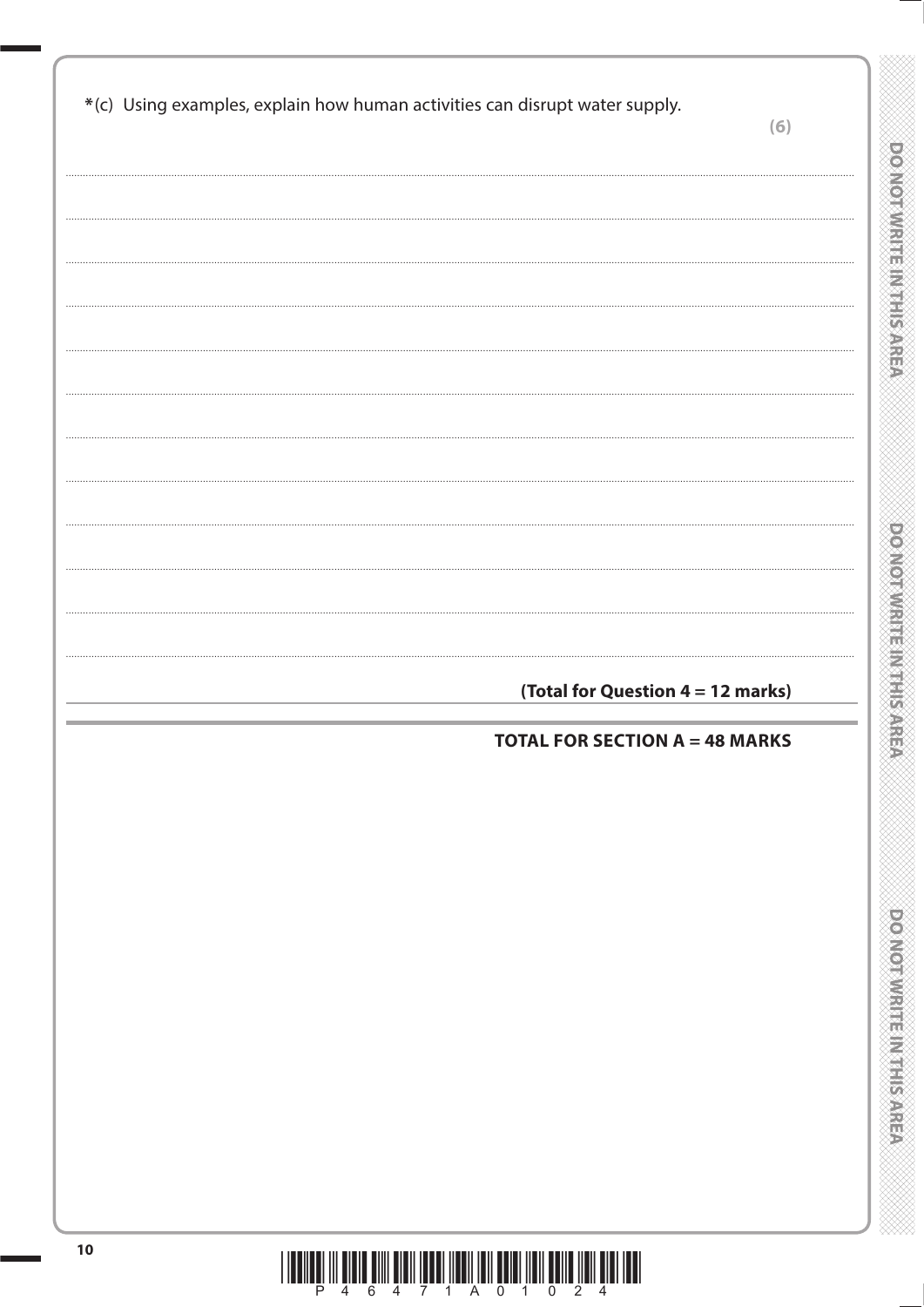**BLANK PAGE**

**SECTION B BEGINS ON THE NEXT PAGE.** 

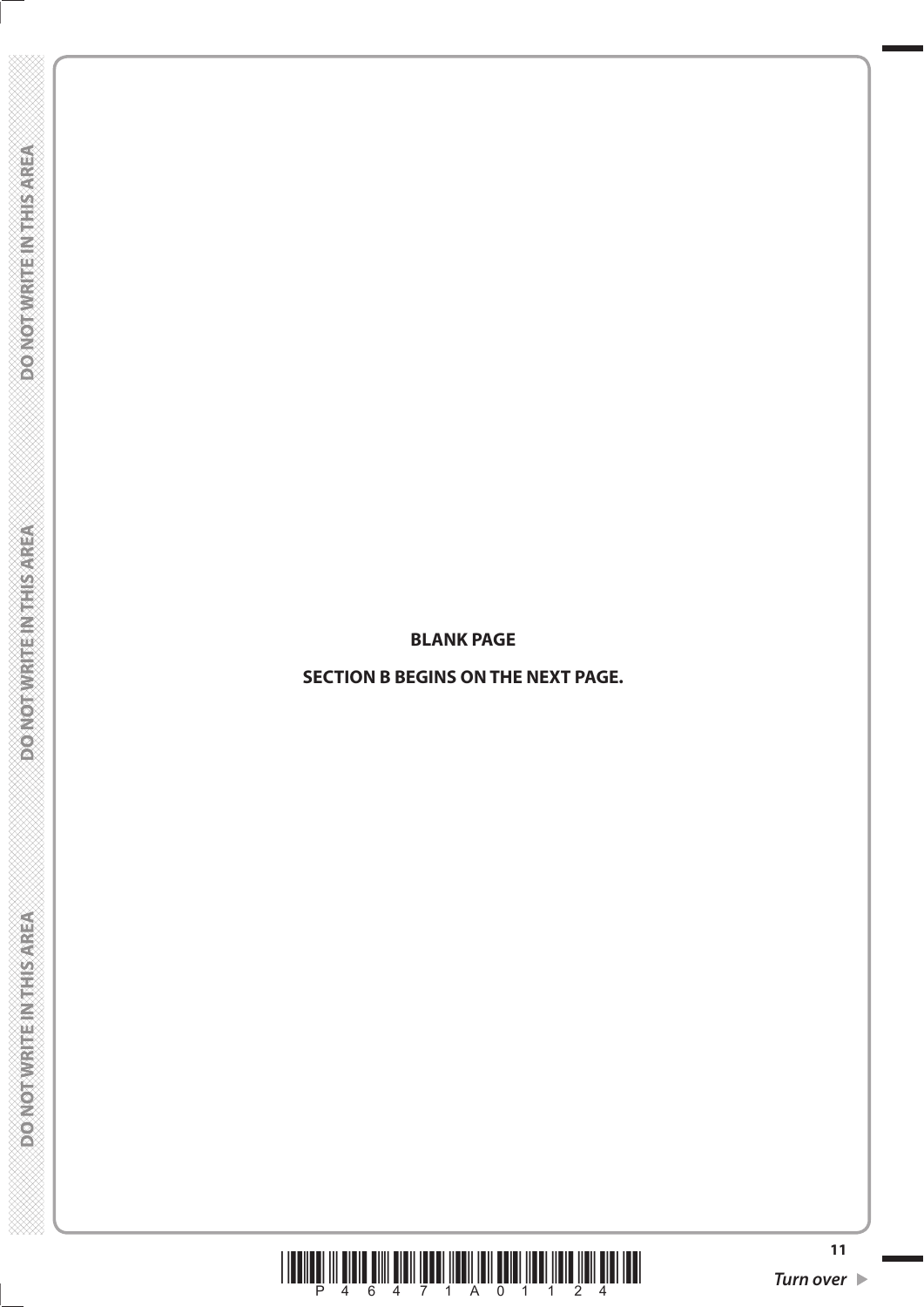## **DONOTWARE MARKERS**

### **SECTION B – SMALL-SCALE DYNAMIC PLANET**

**Answer ONE question in this section.**

**Topic 5: Coastal Change and Conflict**

**If you answer Question 5 put a cross in the box**  $\Box$ **.** 

### **Spelling, punctuation and grammar will be assessed in 5\*(b).**

**5** Figure 5 shows a satellite image of part of the Hampshire coastline.



(Source: © 2015 Google Earth)

### **Figure 5**

....................................................................................................................................................................................................................................................................................

### (a) Study Figure 5.

(i) Name the process that is taking place along the coastline shown by arrow **Y**.

**(1)**

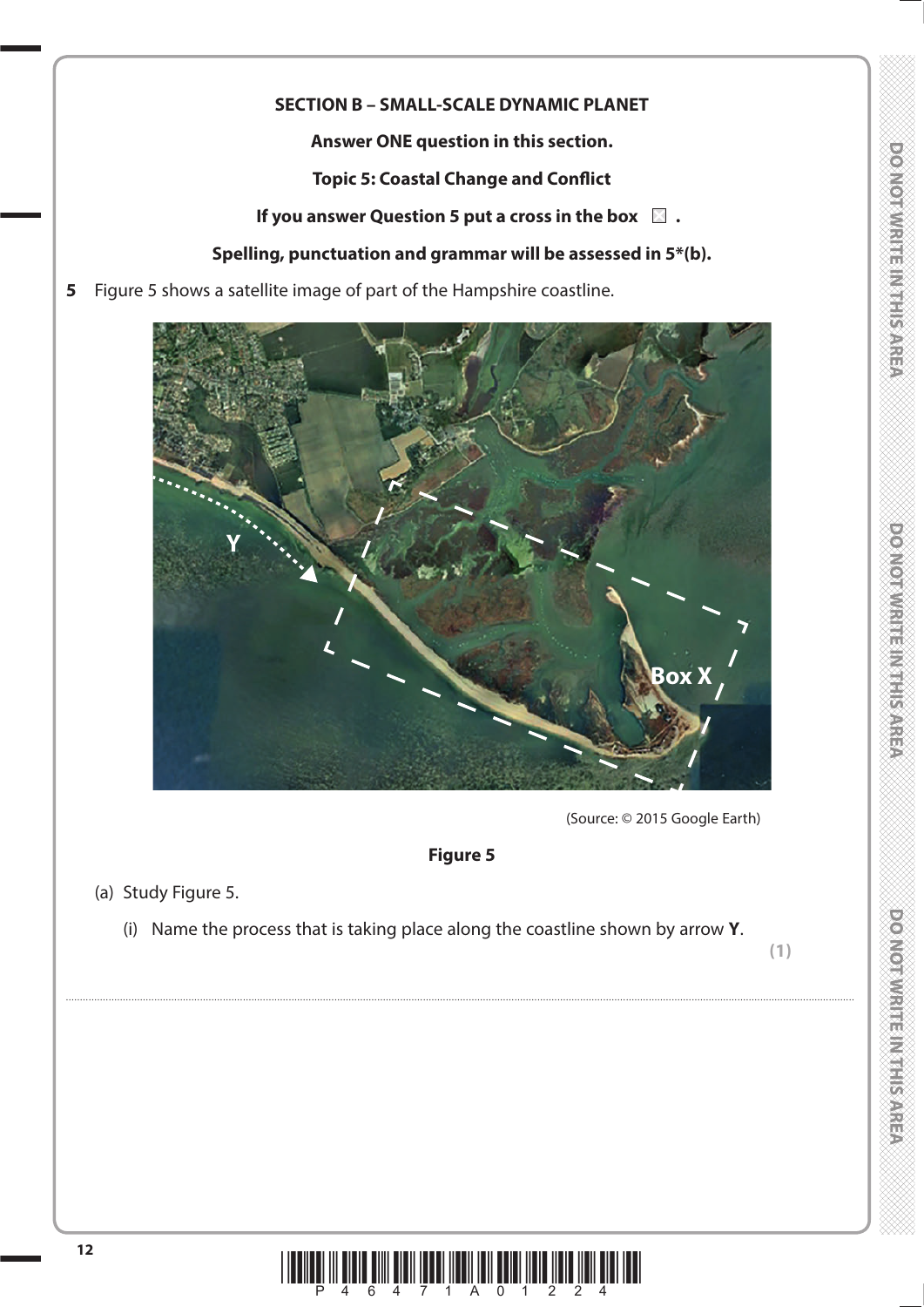(ii) The landform in **Box X** is a spit.

Describe how swash and backwash can lead to the formation of a spit.

You may use a diagram to help your answer.

 $(3)$ 

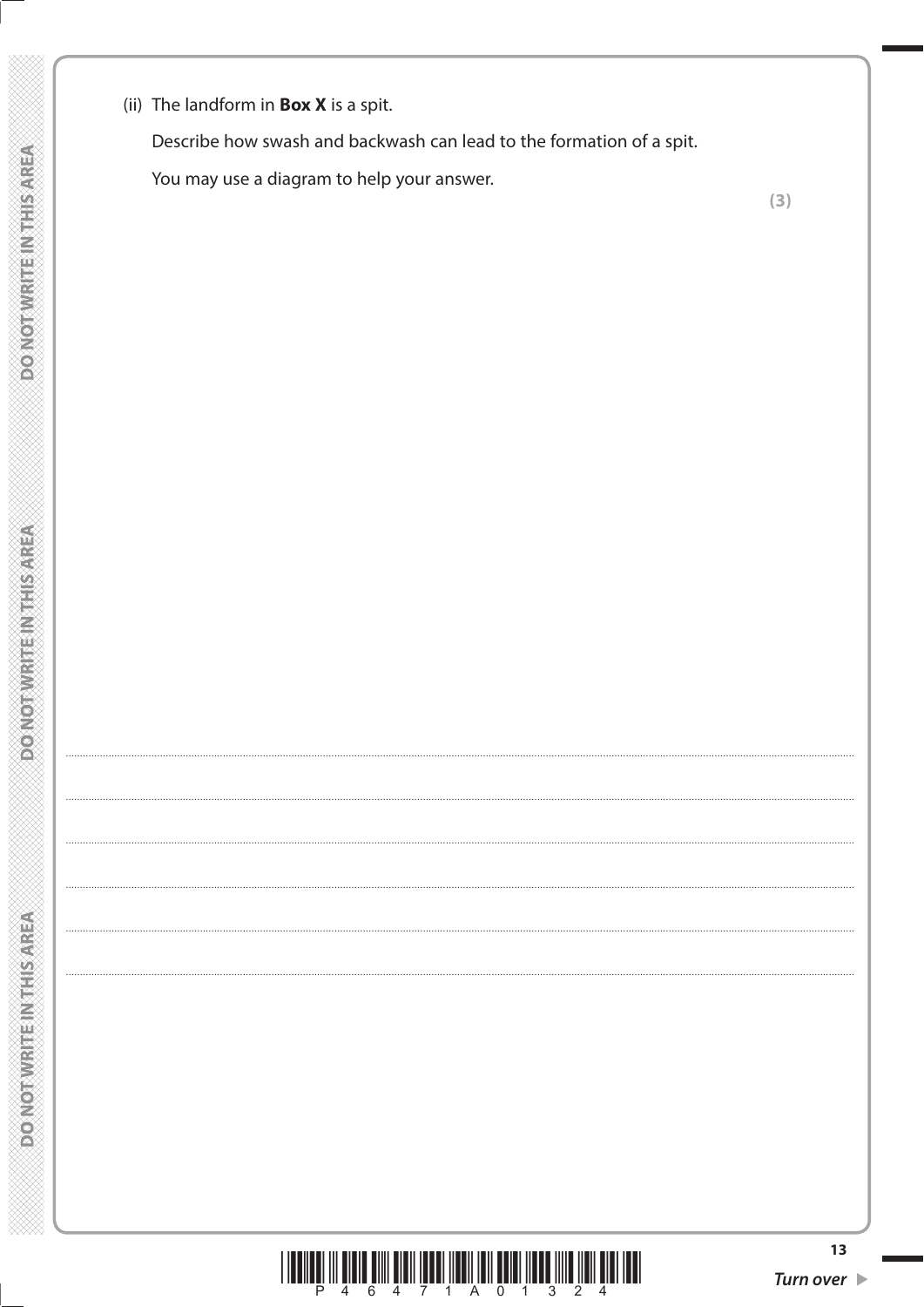| be managed. | (8)                                                     |
|-------------|---------------------------------------------------------|
|             |                                                         |
|             |                                                         |
|             |                                                         |
|             |                                                         |
|             |                                                         |
|             |                                                         |
|             |                                                         |
|             |                                                         |
|             |                                                         |
|             |                                                         |
|             |                                                         |
|             |                                                         |
|             |                                                         |
|             |                                                         |
|             |                                                         |
|             |                                                         |
|             |                                                         |
|             |                                                         |
|             |                                                         |
|             |                                                         |
|             |                                                         |
|             | (Total for spelling, punctuation and grammar = 3 marks) |
|             | (Total for Question 5 = 15 marks)                       |
|             |                                                         |
|             |                                                         |
|             |                                                         |
|             |                                                         |
|             |                                                         |
|             |                                                         |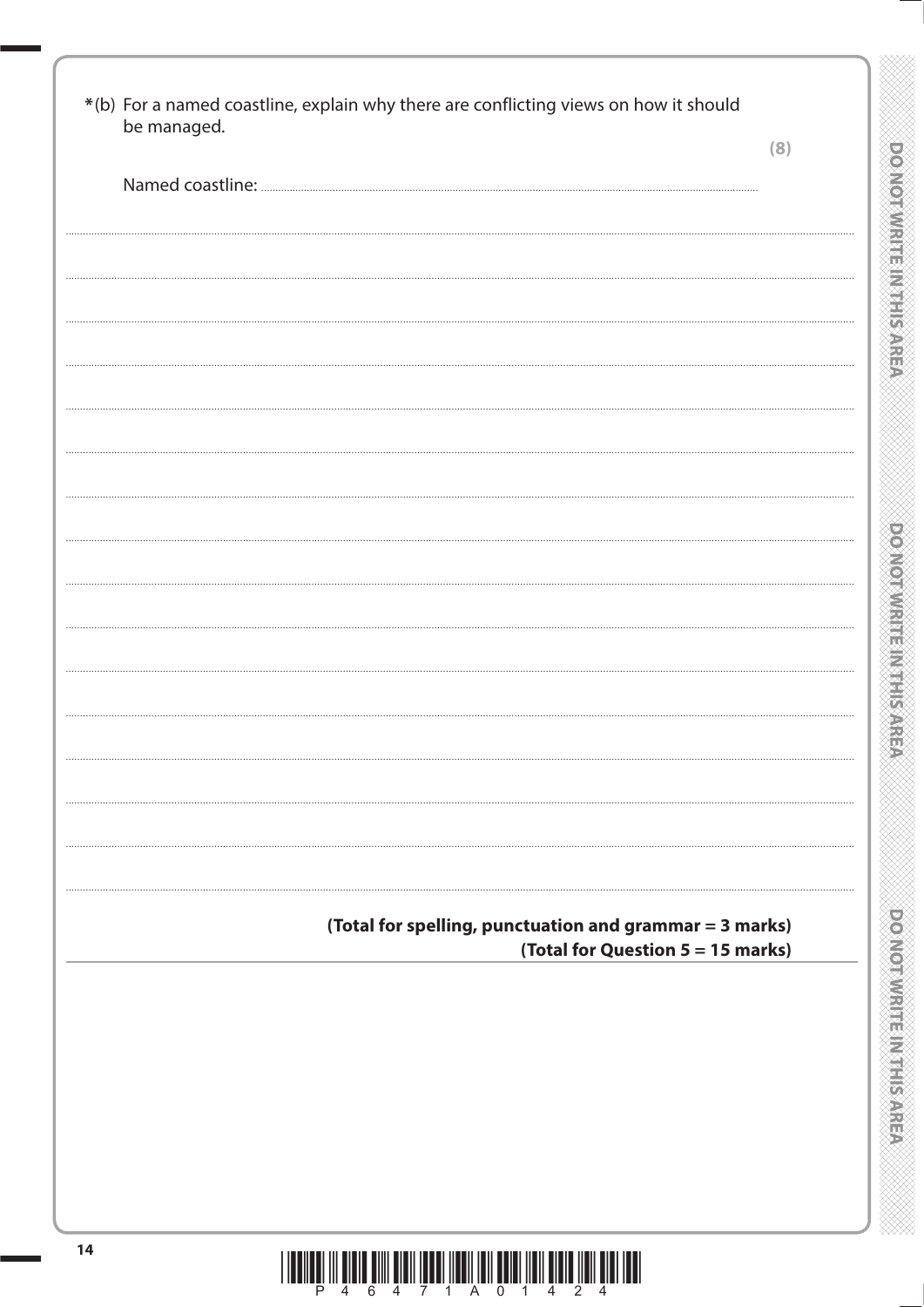**DOMORWATER MATER** 

**BLANK PAGE**

**QUESTION 6 BEGINS ON THE NEXT PAGE.** 

**DO NOT WRITE IN THIS AREA** 

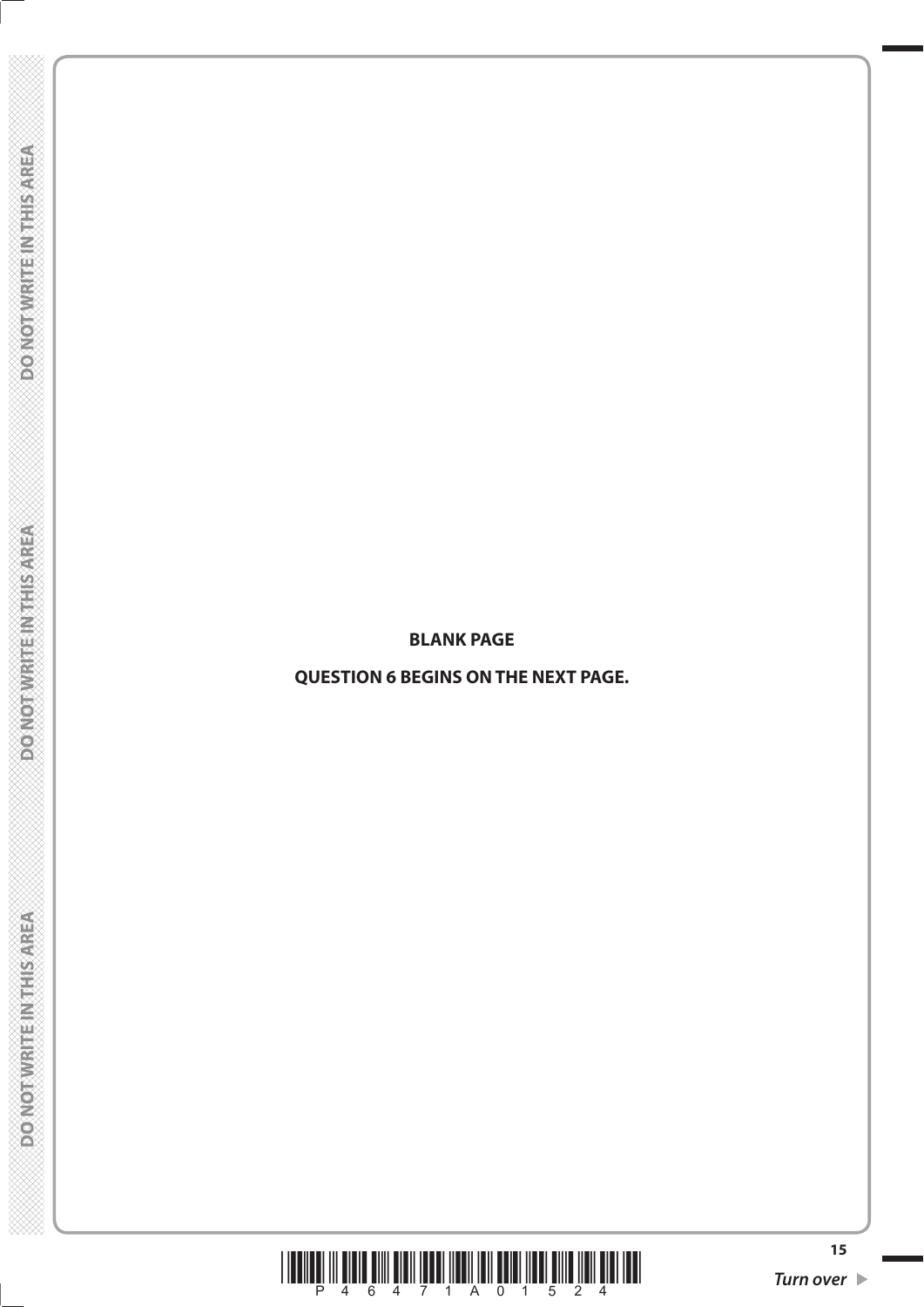### **Topic 6: River Processes and Pressures**

### **If you answer Question 6 put a cross in the box**  $\Box$ **.**

### **Spelling, punctuation and grammar will be assessed in 6\*(b).**

**6** Figure 6 shows a satellite image of part of the Kamchatka River, Russia.



(Source: © 2015 Google Earth)

### **Figure 6**

....................................................................................................................................................................................................................................................................................

- (a) Study Figure 6.
	- (i) Name the process taking place at the locations labelled **Y**.

**(1)**

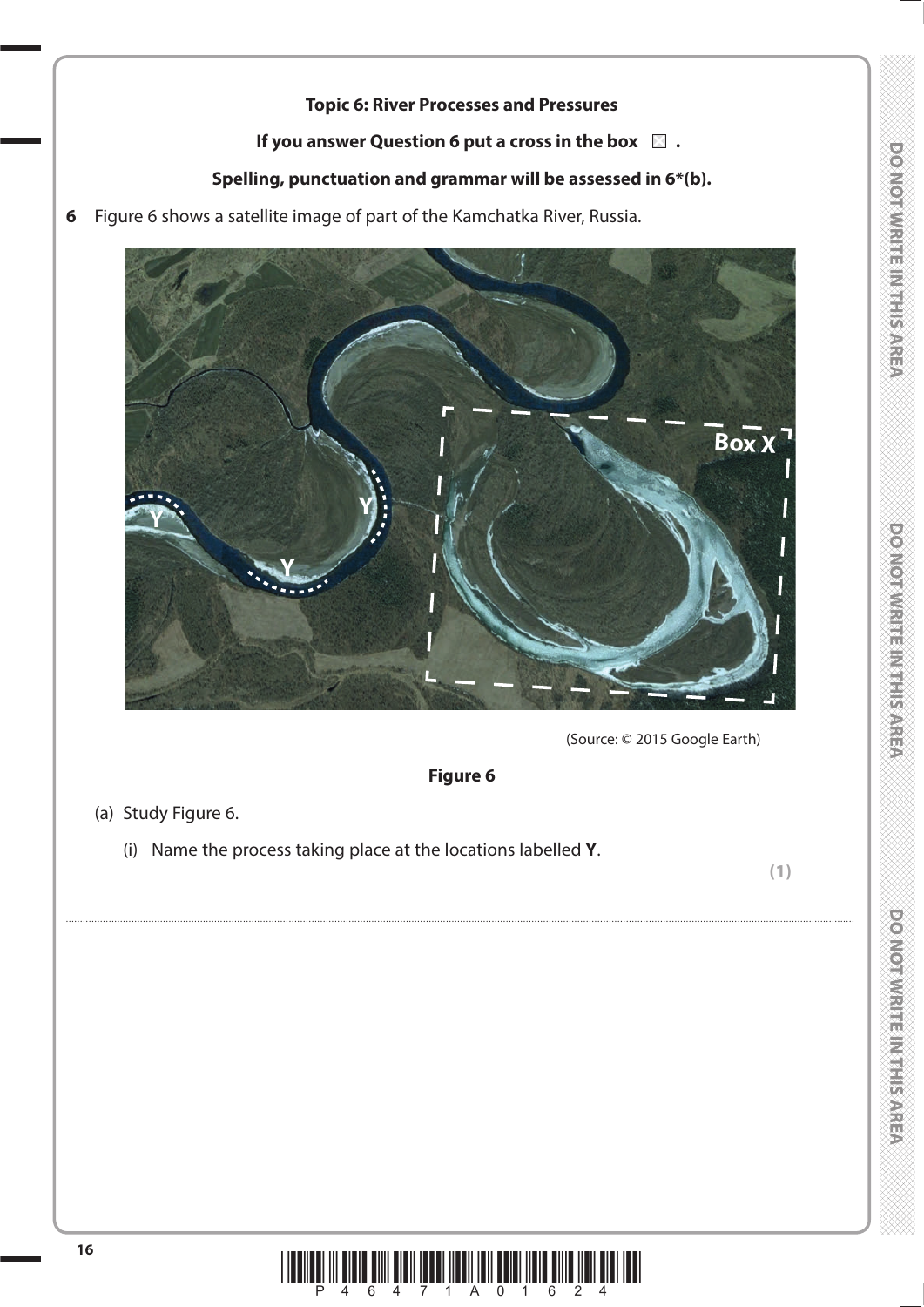(ii) The landform in **Box X** is an oxbow lake.

Describe how a river meander develops into an oxbow lake.

You may use a diagram to help your answer.

 $(3)$ 

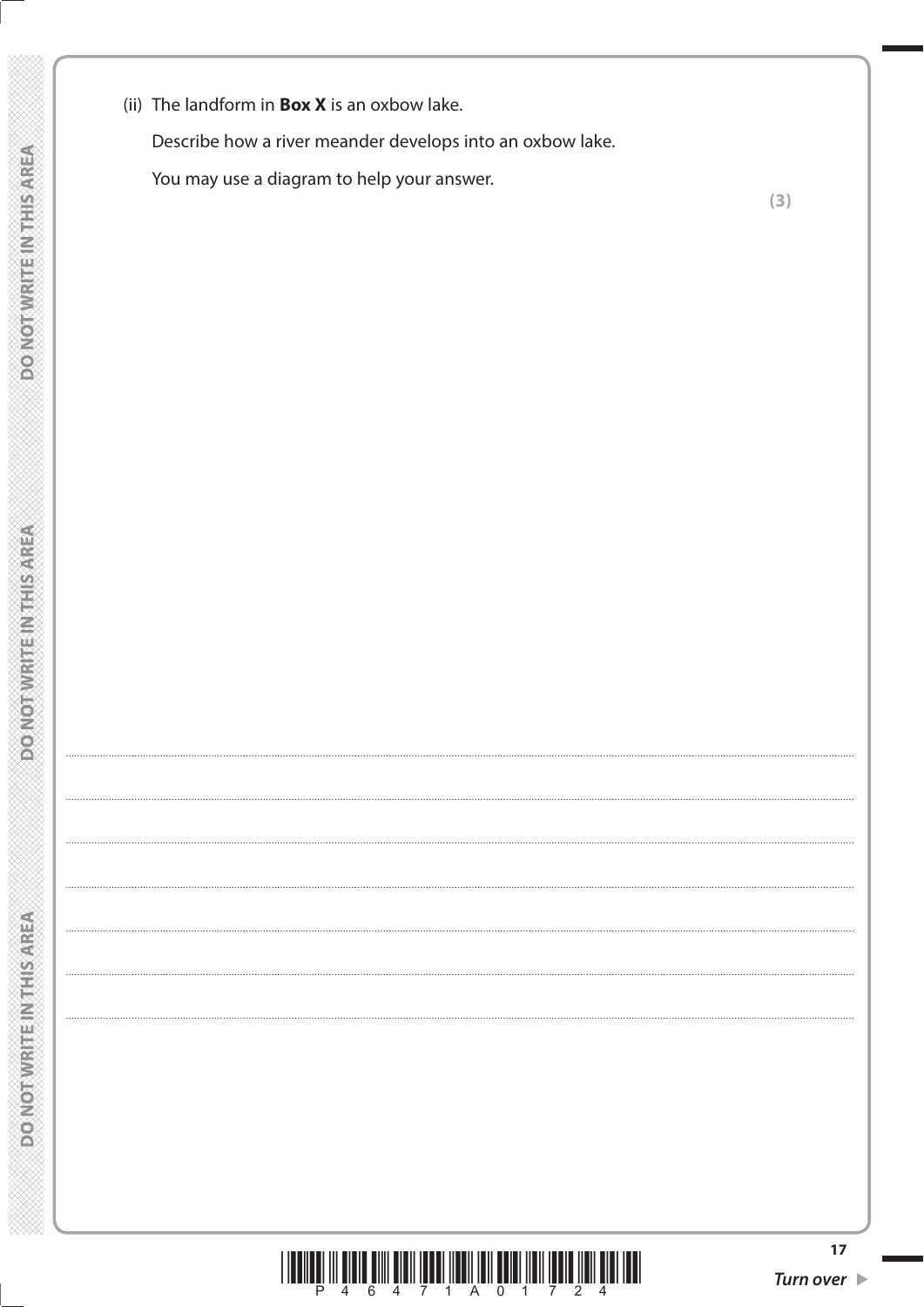| been more successful than others. |                                                         |                                   | (8) |
|-----------------------------------|---------------------------------------------------------|-----------------------------------|-----|
|                                   |                                                         |                                   |     |
|                                   |                                                         |                                   |     |
|                                   |                                                         |                                   |     |
|                                   |                                                         |                                   |     |
|                                   |                                                         |                                   |     |
|                                   |                                                         |                                   |     |
|                                   |                                                         |                                   |     |
|                                   |                                                         |                                   |     |
|                                   |                                                         |                                   |     |
|                                   |                                                         |                                   |     |
|                                   |                                                         |                                   |     |
|                                   |                                                         |                                   |     |
|                                   |                                                         |                                   |     |
|                                   |                                                         |                                   |     |
|                                   |                                                         |                                   |     |
|                                   |                                                         |                                   |     |
|                                   |                                                         |                                   |     |
|                                   |                                                         |                                   |     |
|                                   |                                                         |                                   |     |
|                                   |                                                         |                                   |     |
|                                   |                                                         |                                   |     |
|                                   |                                                         |                                   |     |
|                                   |                                                         |                                   |     |
|                                   |                                                         |                                   |     |
|                                   | (Total for spelling, punctuation and grammar = 3 marks) |                                   |     |
|                                   |                                                         | (Total for Question 6 = 15 marks) |     |
|                                   | <b>TOTAL FOR SECTION B = 15 MARKS</b>                   |                                   |     |
|                                   |                                                         |                                   |     |
|                                   |                                                         |                                   |     |
|                                   |                                                         |                                   |     |
|                                   |                                                         |                                   |     |
|                                   |                                                         |                                   |     |
|                                   |                                                         |                                   |     |
|                                   |                                                         |                                   |     |
|                                   |                                                         |                                   |     |

11.<br>No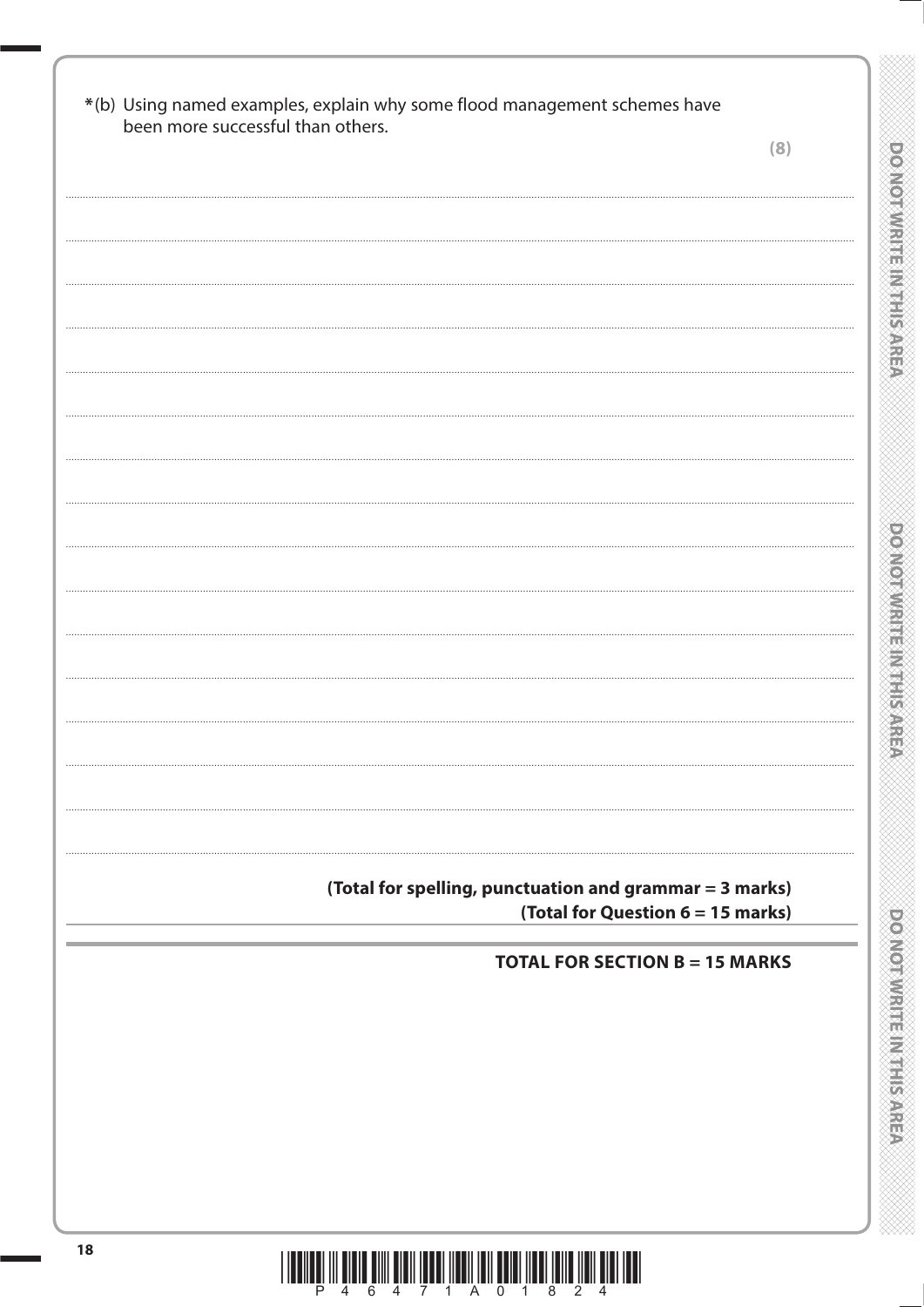**DOMORWATER MATER** 

**BLANK PAGE**

**QUESTION 7 BEGINS ON THE NEXT PAGE.** 

\*P46471A01924\* **Turn over** 

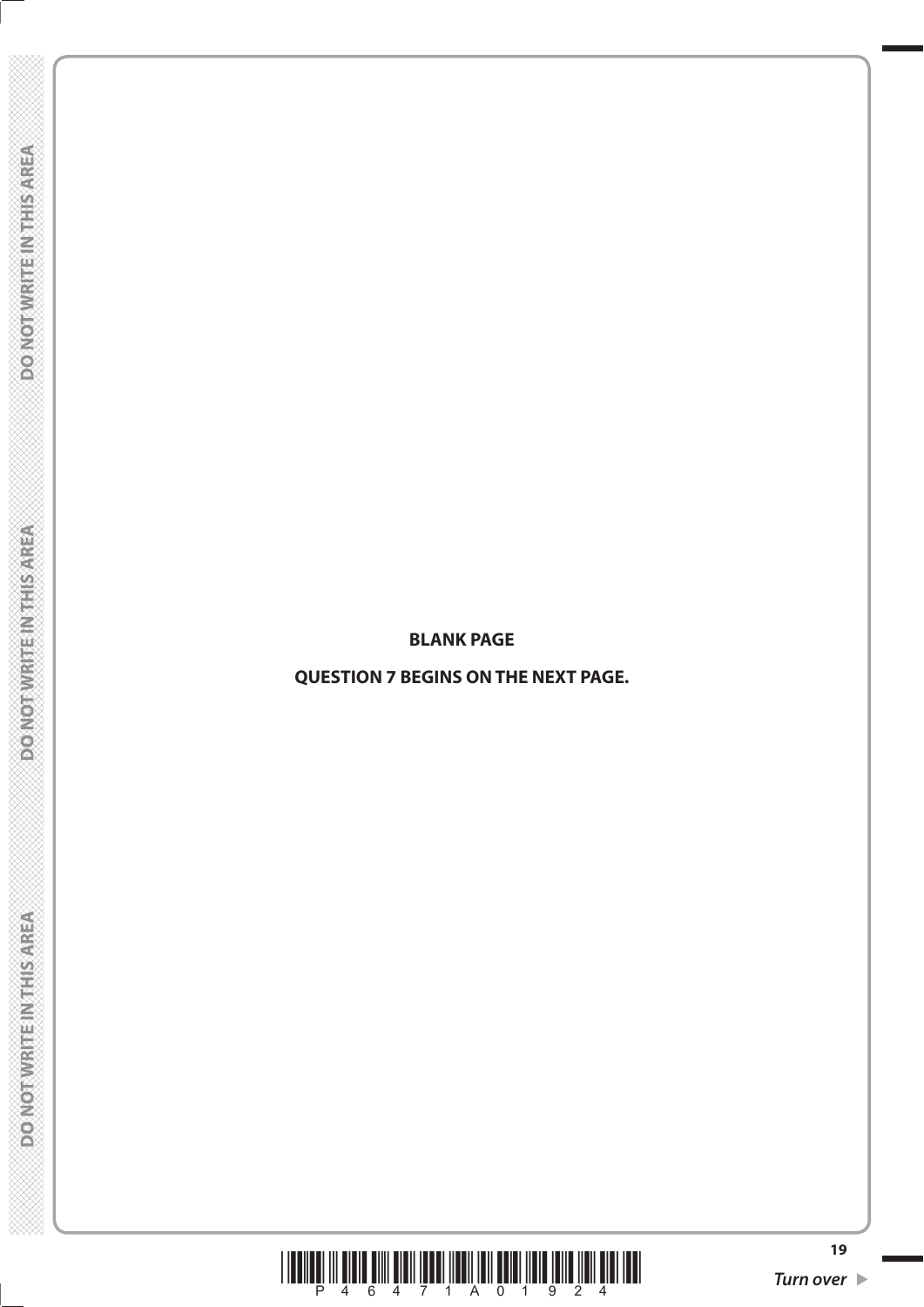### **DOMORATION ENVIRONMENT**

## **DOMORWRITEINGSTRASSE**

### **SECTION C - LARGE-SCALE DYNAMIC PLANET**

Answer ONE question in this section.

**Topic 7: Oceans on the Edge** 

If you answer Question 7 put a cross in the box  $\Box$ .

### Spelling, punctuation and grammar will be assessed in 7\*(b).

Figure 7 shows pollution levels on the southern coastline of the USA after an oil rig  $\overline{7}$ accident.



### **Figure 7**

- (a) Study Figure 7.
	- (i) Describe the pattern of oil pollution along the coastline.

 $(3)$ 

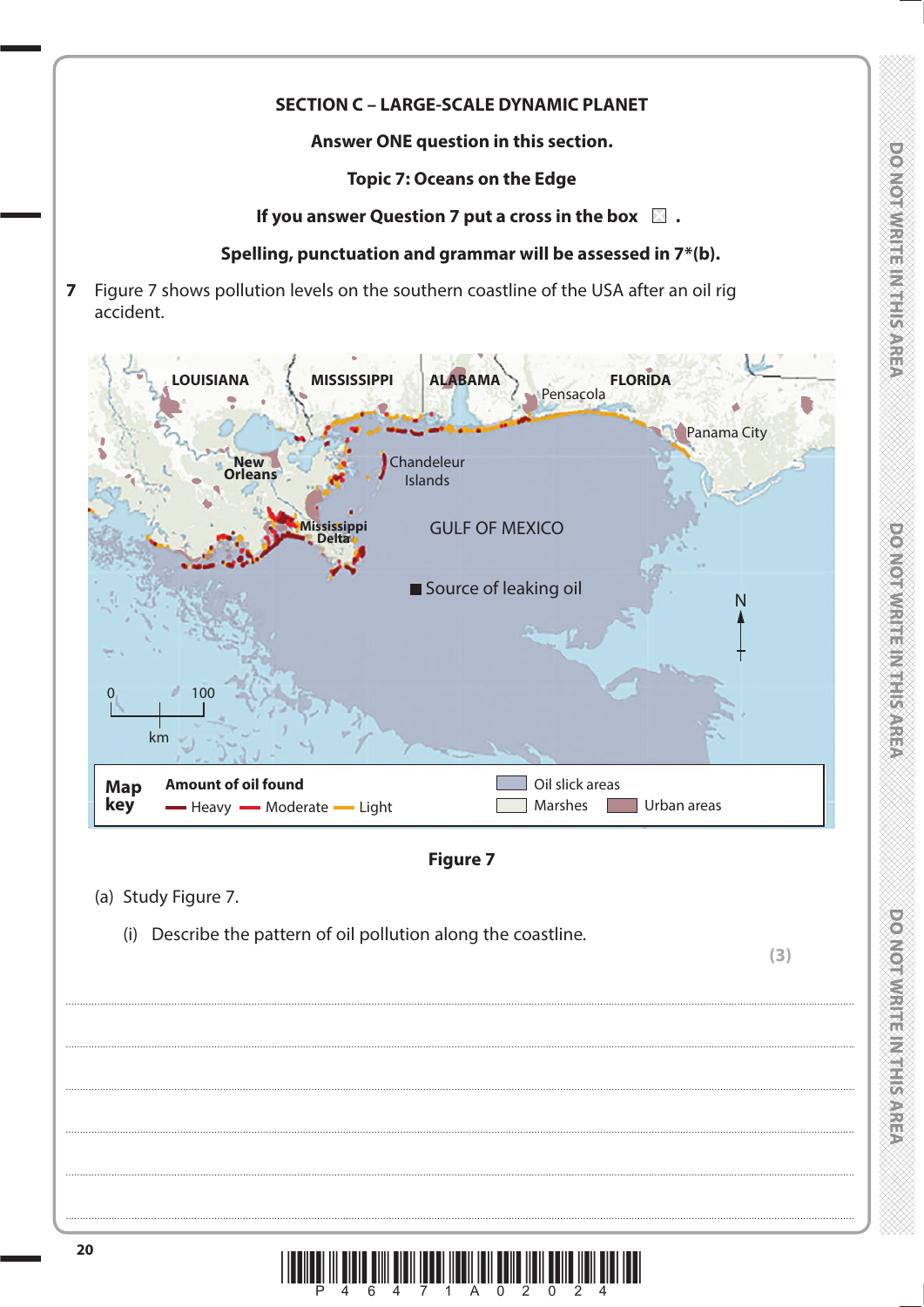**DONOTWRITEINTHISAREA** 

**DO NOT WRITEIN THIS AREA** 

| quality on the coastline. | (ii) State one way, other than oil pollution, that human activity can affect water | (1)                                                     |
|---------------------------|------------------------------------------------------------------------------------|---------------------------------------------------------|
|                           |                                                                                    |                                                         |
|                           | *(b) Examine the effectiveness of global actions in maintaining ocean health.      | (8)                                                     |
|                           |                                                                                    |                                                         |
|                           |                                                                                    |                                                         |
|                           |                                                                                    |                                                         |
|                           |                                                                                    |                                                         |
|                           |                                                                                    |                                                         |
|                           |                                                                                    |                                                         |
|                           |                                                                                    |                                                         |
|                           |                                                                                    |                                                         |
|                           |                                                                                    |                                                         |
|                           |                                                                                    | (Total for spelling, punctuation and grammar = 3 marks) |
|                           |                                                                                    | (Total for Question 7 = 15 marks)                       |
|                           |                                                                                    |                                                         |

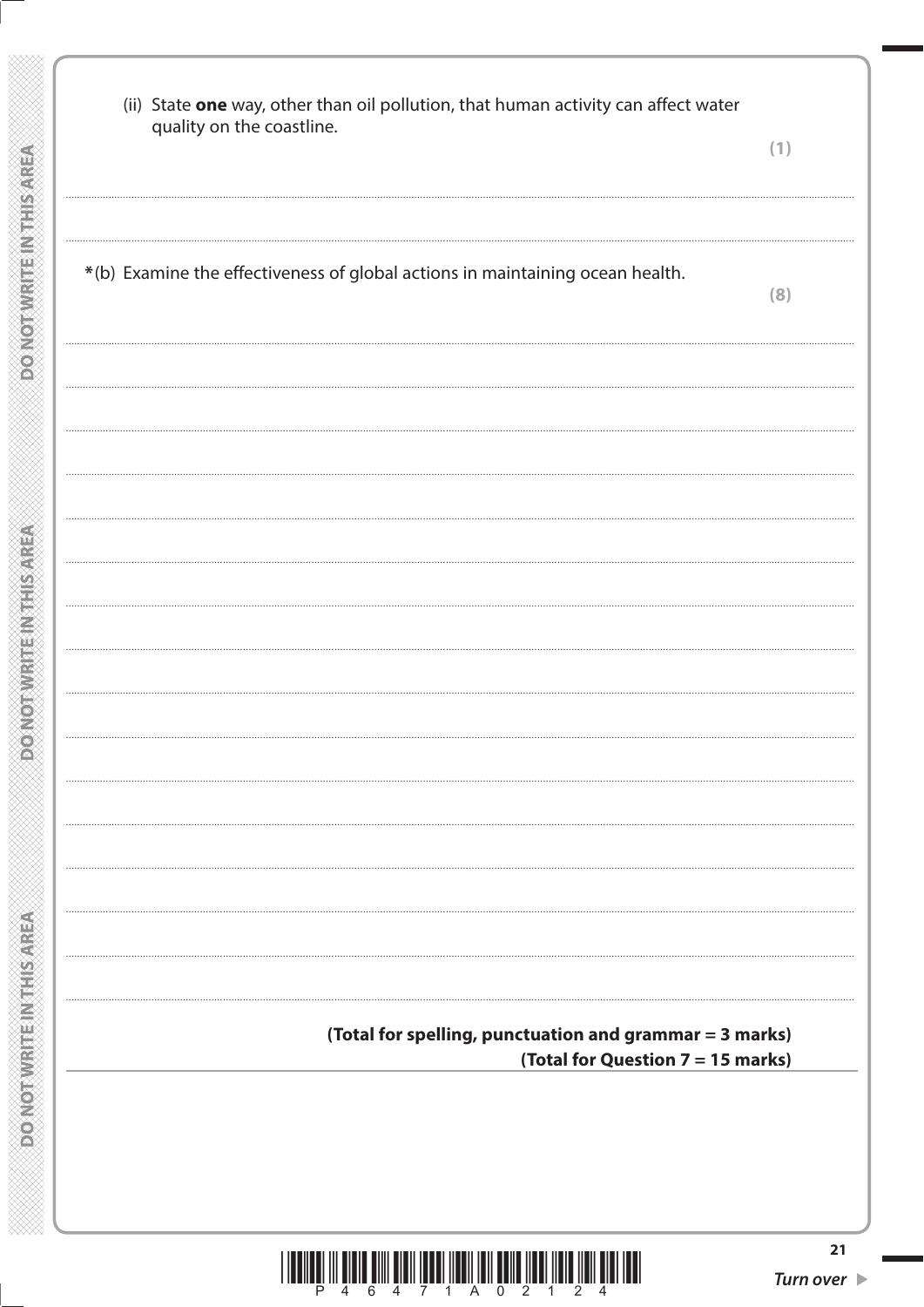### **DONOTHLY STATES IN STATES**

# **DOMOTIVISHING HARTISTICS**

### **Topic 8: Extreme Environments**

### If you answer Question 8 put a cross in the box  $\Box$ .

### Spelling, punctuation and grammar will be assessed in 8\*(b).

8 Figure 8 shows the polar bear population in North America and Greenland.



 $\left\| \prod_{4}^{n} \prod_{6}^{n} \prod_{4}^{n} \prod_{7}^{n} \prod_{1}^{n} \prod_{1}^{n} \prod_{1}^{n} \prod_{1}^{n} \prod_{2}^{n} \prod_{2}^{n} \prod_{1}^{n} \prod_{2}^{n} \prod_{1}^{n} \prod_{1}^{n} \prod_{1}^{n} \prod_{1}^{n} \prod_{1}^{n} \prod_{1}^{n} \prod_{1}^{n} \prod_{2}^{n} \prod_{1}^{n} \prod_{2}^{n} \prod_{1}^{n} \prod_{2}^{n} \prod_{1}^{n} \prod_{1}^{n} \prod_{1}^{n}$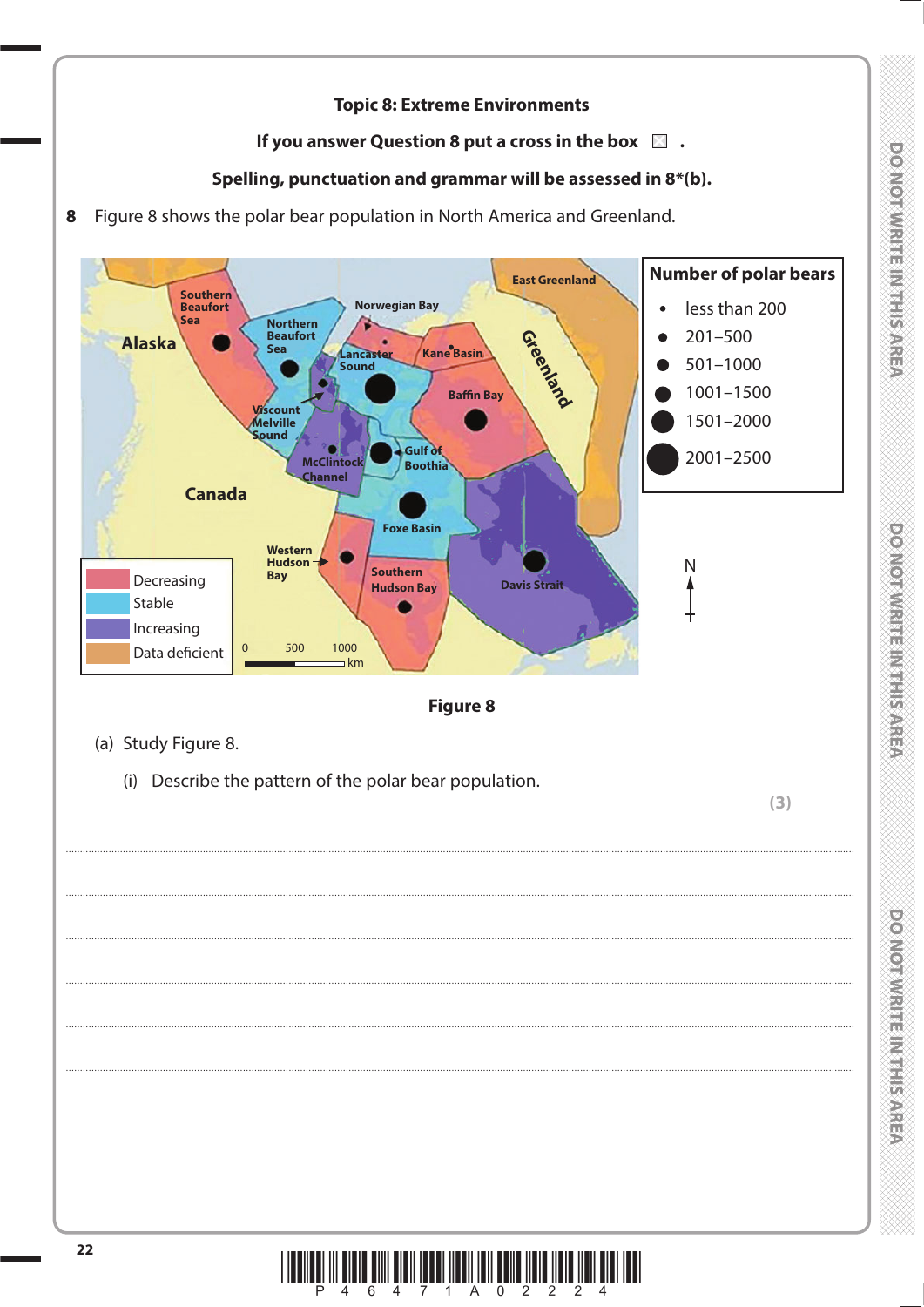DONOTWERFEINTHISAREA

**DO NOTWRITEINITHS AREA** 

| (ii) State one reason why climate change would affect the numbers of polar bears.               | (1)                                                                        |
|-------------------------------------------------------------------------------------------------|----------------------------------------------------------------------------|
|                                                                                                 |                                                                            |
| *(b) Examine how climate change threatens the traditional economies of<br>extreme environments. |                                                                            |
|                                                                                                 | (8)                                                                        |
|                                                                                                 |                                                                            |
|                                                                                                 |                                                                            |
|                                                                                                 |                                                                            |
|                                                                                                 |                                                                            |
|                                                                                                 |                                                                            |
|                                                                                                 |                                                                            |
|                                                                                                 |                                                                            |
|                                                                                                 |                                                                            |
|                                                                                                 |                                                                            |
|                                                                                                 |                                                                            |
|                                                                                                 |                                                                            |
| (Total for spelling, punctuation and grammar = 3 marks)                                         | (Total for Question 8 = 15 marks)                                          |
|                                                                                                 | <b>TOTAL FOR SECTION C = 15 MARKS</b><br><b>TOTAL FOR PAPER = 78 MARKS</b> |